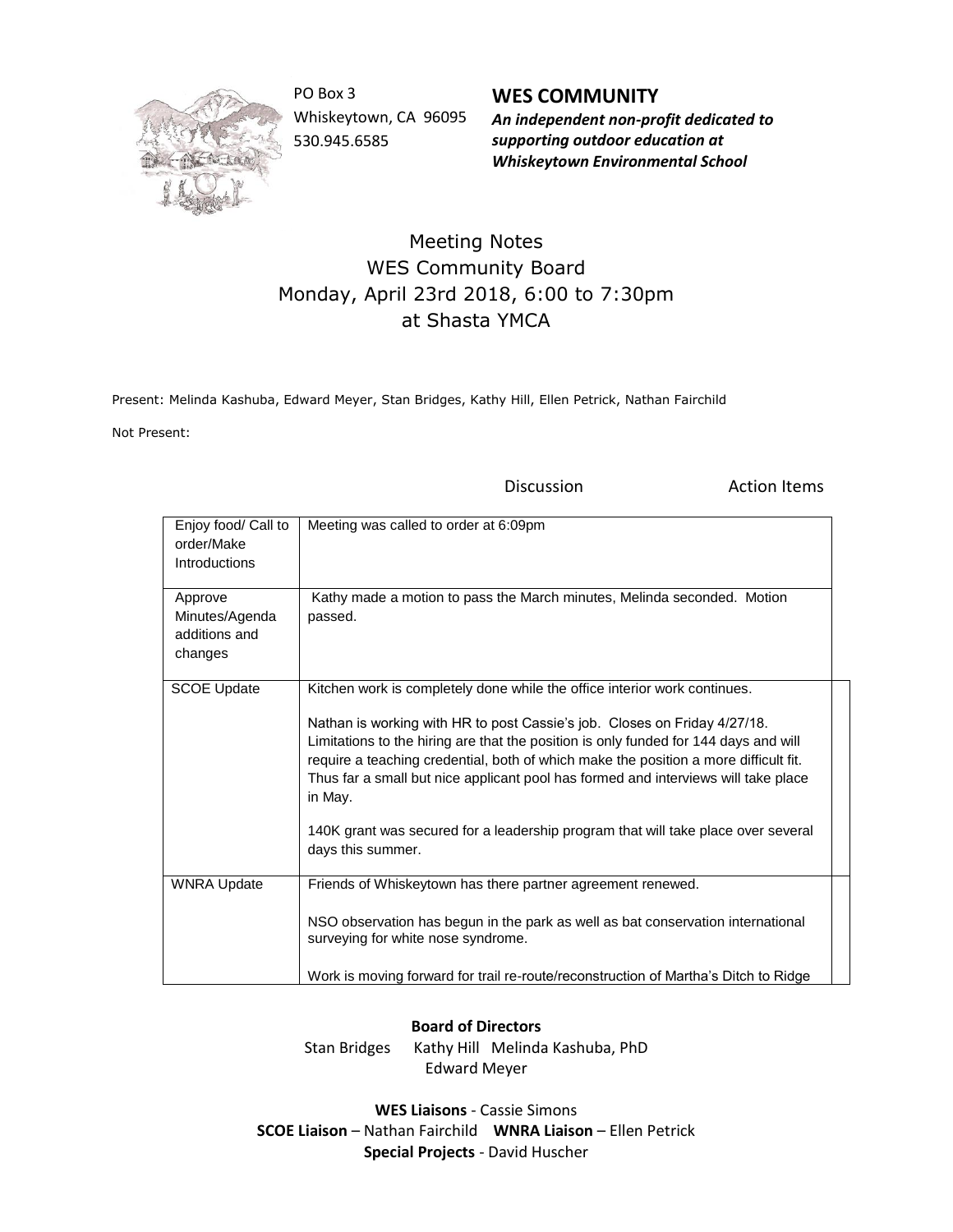|                                            | Trail, which currently is closed.                                                                                                                                                                                                                                                                                       |
|--------------------------------------------|-------------------------------------------------------------------------------------------------------------------------------------------------------------------------------------------------------------------------------------------------------------------------------------------------------------------------|
|                                            |                                                                                                                                                                                                                                                                                                                         |
|                                            | Gold Rush programs are ongoing for grade schoolers.                                                                                                                                                                                                                                                                     |
|                                            | Waterfall Week is currently taking place from 4/21-4/28. If visitors hike to all for<br>major falls in the park and bring in a passport to the VC, they will receive a<br>bandanna which was paid for by the Friends of Whiskeytown.<br>NPS Seasonal staff has been hired and will arrive soon and work through the end |
|                                            | of September.                                                                                                                                                                                                                                                                                                           |
| <b>Treasurers Report</b>                   | Both the checks, Chevron and March for Science have cleared.                                                                                                                                                                                                                                                            |
|                                            | \$11,166.39 is balance from 3/31.                                                                                                                                                                                                                                                                                       |
|                                            | Kathy made a motion to fund a worthy student's trip to WES in the amount of<br>\$255.00. Melinda seconded. Motion passed. This donation will likely be taken<br>from the Kimball Fund total from NSGT.                                                                                                                  |
| On-going<br><b>Business</b>                |                                                                                                                                                                                                                                                                                                                         |
| Whole Earth and<br>Watershed               | \$250.00 was raised through the sale of 50 quilt raffle tickets to Watershed Festival<br>participants who came by the booth.                                                                                                                                                                                            |
| <b>Festival Recap</b>                      | Kathy, Edward, Tim Hill, and Jenn Pollom were in position at the booth throughout<br>the Festival and talked to many people, young and old, who had great stories<br>about their wonderful experiences at WES and gathered some contact information<br>from interested folks.                                           |
|                                            | Kathy Hill was given an Environmental Steward honor at the Festival for being an<br>outstanding person in environmental science and outdoor education.                                                                                                                                                                  |
| SCOE-WES<br>Community<br>Friends Agreement | Melinda found David Huscher, but did not have a chance to connect with him. Will<br>do so this month before the next meeting.                                                                                                                                                                                           |
|                                            | Within the MOU would likely be an expectation that the group, WES Community,<br>would have insurance. Not a big concern of Nathan's that we have an MOU, but it<br>is something that we as a Board are interested in. Therefore, we as the Board will<br>be largely responsible for driving the creation of an MOU.     |
|                                            | Some discussion of the Board acquiring insurance as part of the MOU. Will be<br>further discussed once Melinda has had an opportunity to discuss with David<br>Huscher.                                                                                                                                                 |
| Update WES<br>Video                        | Nathan, Melinda, and Minnie will try to get together in June to discuss new content<br>creation for making a new video.                                                                                                                                                                                                 |
| <b>New Business</b>                        |                                                                                                                                                                                                                                                                                                                         |
| May Meeting                                | May meeting will be a week early due to the Memorial Day Holiday falling on<br>Monday 5/28/18.                                                                                                                                                                                                                          |